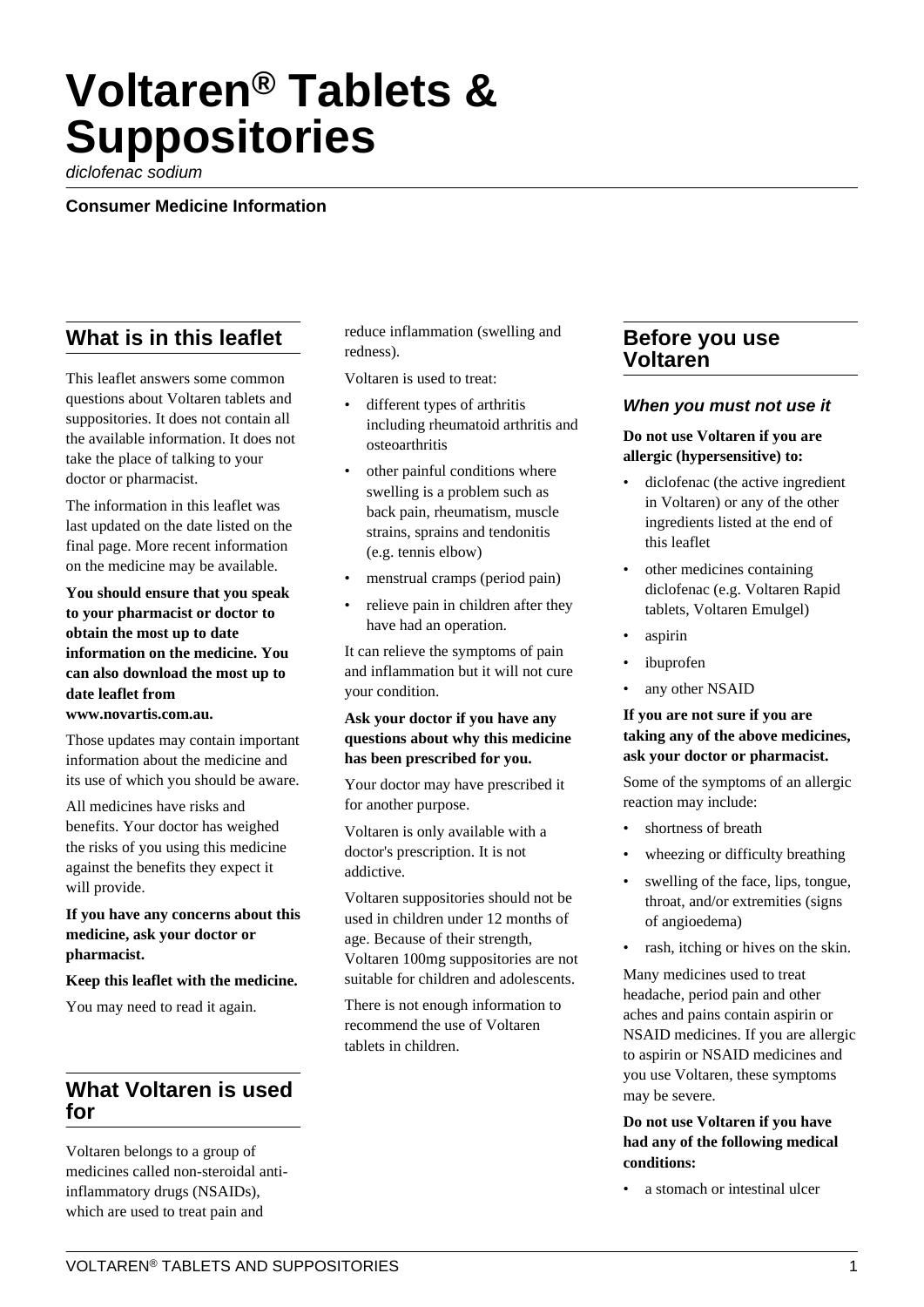- bleeding from the stomach or bowel (symptoms of which may include blood in your stools or black stools)
- kidney or liver problems
- severe heart failure
- heart bypass surgery

**Do not use Voltaren suppositories if you suffer from inflammation of the rectum (back passage) or if your rectum is painful (sometimes with bleeding or discharge).**

**Do not use Voltaren during the first 6 months of pregnancy, except on doctor's advice. Do not use during the last three months of pregnancy.**

Use of this medicine during the last 3 months of pregnancy may affect your baby and may delay labour and birth.

Use of non-aspirin NSAIDs can increase the risk of miscarriage, particularly when taken close to the time of conception.

#### **Do not use Voltaren after the expiry date printed on the pack or if the packaging is torn or shows signs of tampering.**

In that case, return it to your pharmacist.

# **Before you start to use it**

#### **Tell your doctor if you have any of the following health problems / medical conditions:**

- established disease of the heart or blood vessels (also called cardiovascular disease, including uncontrolled high blood pressure, congestive heart failure, established ischemic heart disease, peripheral arterial disease or atherosclerotic cardiovascular disease), as treatment with Voltaren is generally not recommended
- established cardiovascular disease (see above) or significant risk factors such as high blood pressure, abnormally high levels of fat (cholesterol, triglycerides) in your blood, diabetes, or if you smoke, and your doctor decides

to prescribe Voltaren, you must not increase the dose above 100 mg per day if you are treated for more than 4 weeks.

- a past history of ulcers (stomach or intestinal)
- gastrointestinal problems such as stomach ulcer, bleeding or black stools, or have experienced stomach discomfort or heartburn after taking anti-inflammatory medicines in the past
- diseases of the bowel or inflammation of the intestinal tract (Crohn's disease) or colon (ulcerative or ischemic colitis)
- past history of haemorrhoids (piles) or irritation of the rectum (back passage)
- liver or kidney problems
- a rare liver condition called porphyria
- bleeding disorders or other blood disorders (e.g. anaemia)
- asthma or any other chronic lung disease that causes difficulty in breathing
- hay fever (seasonal allergic rhinitis)
- repeated chest infections
- polyps in the nose
- diabetes
- dehydration (e.g. by sickness, diarrhoea, before or after recent major surgery
- swollen feet

Your doctor may want to take special precautions if you have any of the above conditions.

It is generally important to take the lowest dose of Voltaren that relieves your pain and/or swelling and for the shortest time possible in order to keep your risk for cardiovascular side effects as small as possible.

#### **Tell your doctor if you are pregnant or trying to become pregnant.**

There is not enough information to recommend the use of Voltaren during the first 6 months of

pregnancy and it must not be used during the last 3 months. Voltaren may also reduce fertility and affect your chances of becoming pregnant. Your doctor can discuss with you the risks and benefits involved.

#### **Tell your doctor if you currently have an infection.**

If you use Voltaren while you have an infection, some of the signs of the infection such as pain, fever, swelling and redness may be hidden. You may think, mistakenly, that you are better or that the infection is not serious.

#### **Tell your doctor if you are breastfeeding.**

Breast-feeding is not recommended while you are using this medicine. The active ingredient in Voltaren passes into breast milk and may affect your baby.

#### **Tell your doctor if you are lactose intolerant.**

Voltaren tablets contain lactose.

#### **Tell your doctor if you are allergic to any other medicines, foods, dyes or preservatives.**

Your doctor will want to know if you are prone to allergies, especially if you get skin reactions with redness, itching or rash.

#### **Taking other medicines**

**Tell your doctor if you are taking any other medicines, including any that you buy without a prescription from a pharmacy, supermarket or health food shop.**

#### **Some medicines that are important to mention include:**

- other anti-inflammatory medicines, e.g. aspirin, salicylates or ibuprofen
- warfarin or other "blood thinners" (medicines used to prevent blood clotting)
- digoxin (a medicine for heart problems)
- lithium or selective serotoninreuptake inhibitors (SSRIs), a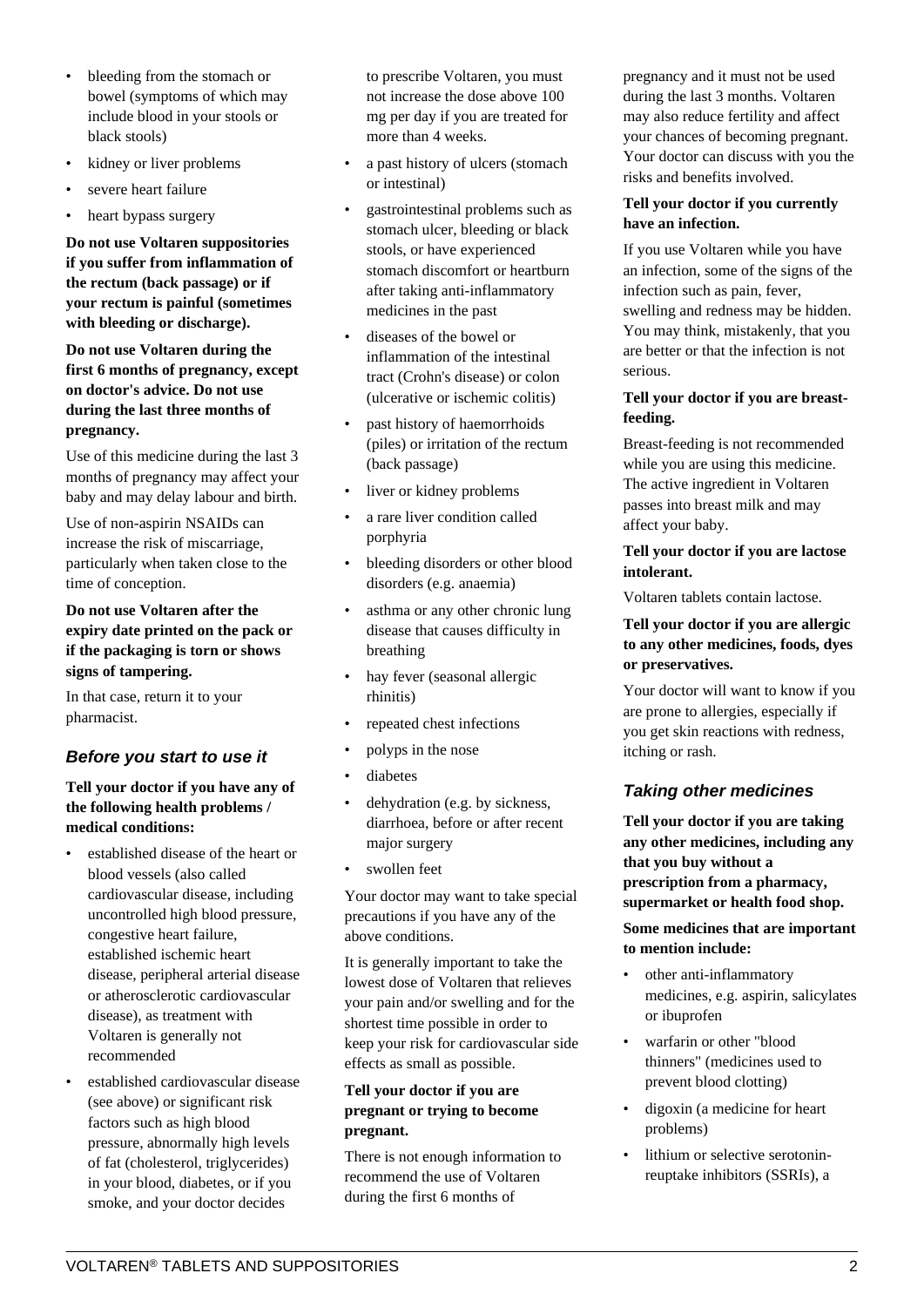medicine used to treat some types of depression

- diuretics (medicines used to increase the amount of urine)
- ACE inhibitors or beta-blockers (medicines used to treat high blood pressure, heart conditions, glaucoma and migraine)
- prednisone, cortisone, or other corticosteroids (medicines used to provide relief for inflamed areas of the body)
- medicines (such as metformin) used to treat diabetes, except insulin
- methotrexate (a medicine used to treat arthritis and some cancers)
- cyclosporin, tacrolimus (a medicine used in patients who have received organ transplants)
- trimethoprim (a medicine used to prevent or treat urinary tract infections)
- some medicines used to treat infection (quinolone antibacterials)
- glucocorticoid medicines, used to treat arthritis
- sulfinpyrazone (a medicine used to treat gout)
- voriconazole (a medicine used to treat fungal infections)
- phenytoin (a medicine used to treat seizures)
- Rifampicin (an antibiotic medicine used to treat bacterial infections)

You may need to take different amounts of your medicines or to take different medicines while you are using Voltaren. Your doctor and pharmacist have more information.

**If you have not told your doctor about any of these things, tell him/ her before you start using this medicine.**

# **How to use Voltaren**

#### **When to take it**

#### **Voltaren Tablets**

**It is recommended to take the tablets before meals or on an empty stomach. If they upset your stomach, you can take them with food or immediately after food.**

They will work more quickly if you take them on an empty stomach but they will still work if you have to take them with food to prevent stomach upset.

#### **Voltaren suppositories**

Use the suppositories at bedtime to relieve pain during the night and early morning stiffness; or to relieve pain after an operation.

# **How much Voltaren to take/ use**

#### **Follow all directions given to you by your doctor and pharmacist carefully.**

These instructions may differ from the information contained in this leaflet.

#### **If you do not understand the instructions on the label, ask your doctor or pharmacist for help.**

There are different ways to take Voltaren tablets and suppositories, depending on your condition. Your doctor will tell you exactly how many tablets or suppositories to take.

#### **Do not exceed the recommended dose.**

# **To treat arthritis or other painful conditions**

The usual starting dose of Voltaren tablets is 75mg to 150mg each day. After the early stages of treatment, it is usually possible to reduce the dose to 75mg to 100mg each day.

# **To treat menstrual cramps (period pain)**

The tablets are usually taken during each period as soon as cramps begin and continued for a few days until the pain goes away.

The usual starting dose of Voltaren tablets is 50mg to 100mg each day, beginning as soon as cramps begin and continuing until the pain goes away, but for no longer than 3 days.

If necessary, the dose can be raised over several menstrual periods to a maximum of 200mg each day.

# **To treat post-operative pain in children**

Your doctor will advise what strength and dose of Voltaren suppositories is suitable for your child.

### **How to take the tablets**

Voltaren tablets are usually taken in 2 or 3 doses during the day.

#### **Swallow the tablets whole with a full glass of water or other liquid. Do not chew them.**

The tablets have a special coating to keep them from dissolving until they have passed through the stomach into the bowel. Chewing the tablets would destroy the coating.

# **How to use Voltaren suppositories**

#### **Do not take suppositories by mouth.**

When used in children, the strength of the Voltaren suppository used depends on the weight of the child. Your doctor will decide which strength is suitable for your child and how often it can be used.

#### **If possible, go to the toilet and empty your bowels before using the suppository.**

#### **Follow these steps:**

- 1. Wash your hands thoroughly with soap and water.
- 2. If the suppository feels soft, chill it before removing the wrapper by placing it in the fridge or holding it under cold water for a few minutes.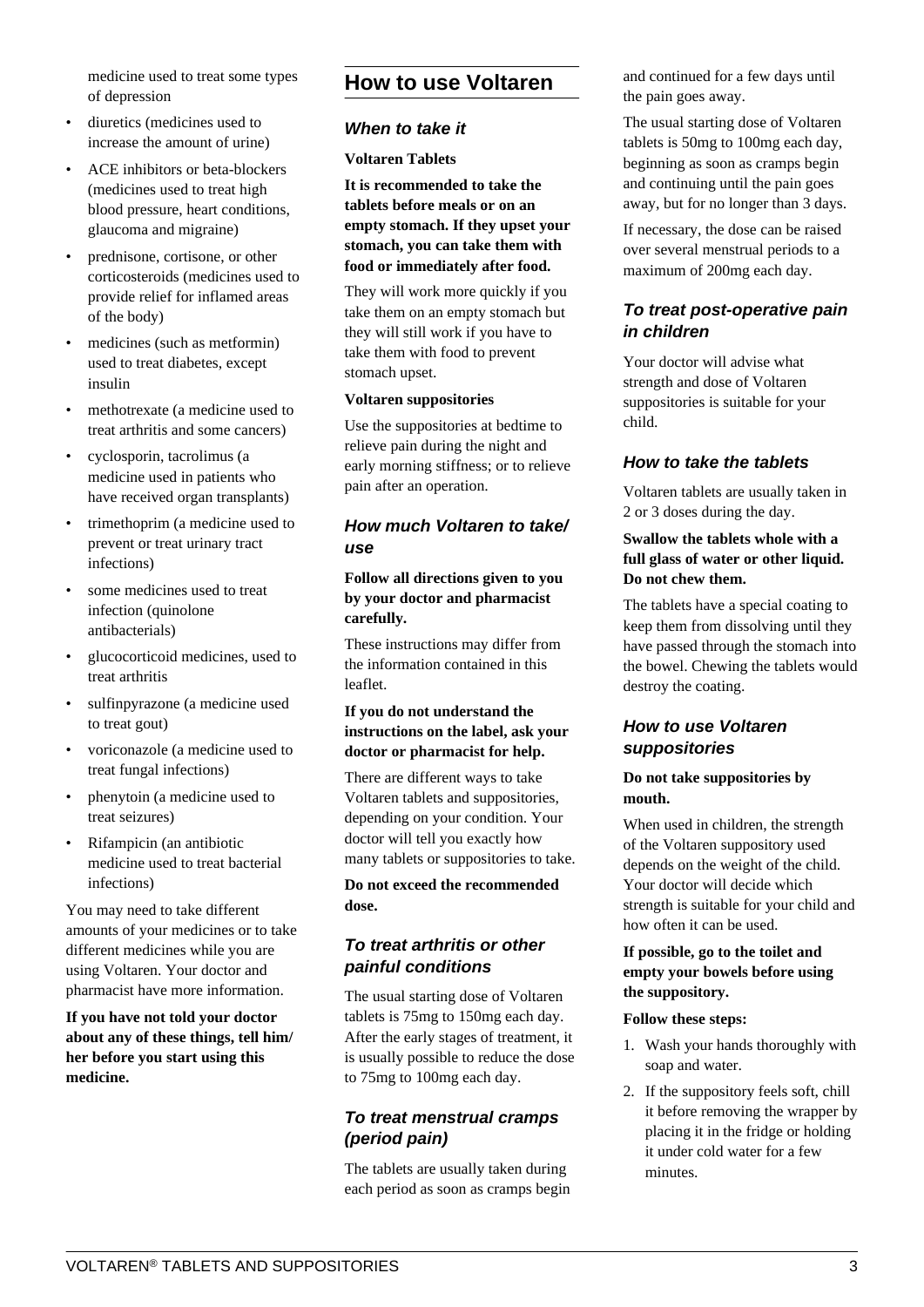- 3. Put on a disposable glove, if desired (available from a pharmacy).
- 4. Remove the entire wrapper from the suppository.
- 5. Moisten the suppository by dipping it briefly in cool water.
- 6. Lie on your side and raise your knees to your chest.
- 7. Push the suppository, blunt end first, gently into your rectum (back passage). Do not break the suppository.
- 8. Remain lying down for a few minutes so that the suppository dissolves.
- 9. Wash your hands again thoroughly.

**Try not to go to the toilet to empty your bowels for at least one hour after using the suppository.**

**If you are not sure how to use a suppository, ask your pharmacist or doctor.**

# **How long to take/use it**

#### **Do not use Voltaren for longer than your doctor says.**

If you are using Voltaren for arthritis, it will not cure your disease but it should help to control pain and inflammation. It usually begins to work within a few hours but several weeks may pass before you feel the full effects of the medicine.

**Voltaren suppositories should not be used for more than 3 days in children.**

# **If you forget to take/use it**

**If it is almost time for your next dose (e.g. within 2 or 3 hours), skip the dose you missed and take the next dose when you are meant to.**

**Otherwise, take it as soon as you remember, and then go back to taking it as you would normally.**

#### **Do not take a double dose to make up for the one that you missed.**

This may increase the chance of you getting an unwanted side effect.

**If you have trouble remembering when to take your medicine, ask your pharmacist for some hints.**

# **If you take/use too much Voltaren (Overdose)**

**Immediately telephone your doctor or Poisons Information Centre (telephone 13 11 26), or go to Accident and Emergency at your nearest hospital if you think that you or anyone else may have used too much Voltaren. Do this even if there are no signs of discomfort or poisoning. Keep the telephone numbers for these places handy.**

#### **If you take too much Voltaren, you may experience:**

- vomiting
- bleeding from the stomach or bowel
- diarrhoea
- dizziness
- ringing in the ears
- convulsions (fits)

# **While you are taking/ using Voltaren**

# **Things you must do**

**If you take Voltaren for more than a few weeks, you should make sure to visit your doctor for regular check-ups to ensure that you are not suffering from unnoticed undesirable effects.**

#### **If you become pregnant whilst taking or using Voltaren, tell your doctor immediately.**

Your doctor can discuss with you the risks of using it while you are pregnant.

#### **Be sure to keep all of your doctor's appointments so that your progress can be checked.**

Your doctor will periodically reevaluate whether you should continue treatment with Voltaren, if you have established heart disease or significant risks for heart disease,

especially in case you are treated for more than 4 weeks.

Your doctor may want to check your kidneys, liver and blood from time to time to help prevent unwanted side effects.

If, at any time while taking Voltaren you experience any signs or symptoms of problems with your heart or blood vessels such as chest pain, shortness of breath, weakness, or slurring of speech, contact your doctor immediately. These may be signs of cardiovascular toxicity.

#### **If you are going to have surgery, make sure the surgeon and anaesthetist know that you are using Voltaren.**

NSAID medicines can slow down blood clotting and affect kidney function.

#### **If you get an infection while using Voltaren, tell your doctor.**

This medicine may hide some of the signs of an infection (pain, fever, swelling, redness). You may think, mistakenly, that you are better or that the infection is not serious.

**If you are about to be started on any new medicine, remind your doctor and pharmacist that you are using Voltaren.**

**Tell any other doctor, dentist or pharmacist who treats you that you are using Voltaren.**

# **Things you must not do**

**Do not take any of the following medicines while you are using Voltaren without first telling your doctor:**

- aspirin (also called ASA or acetylsalicylic acid)
- other salicylates
- other medicines containing diclofenac (e.g. Voltaren Rapid tablets, Voltaren Emulgel)
- ibuprofen
- any other NSAID medicine

If you take these medicines together with Voltaren, they may cause unwanted side effects.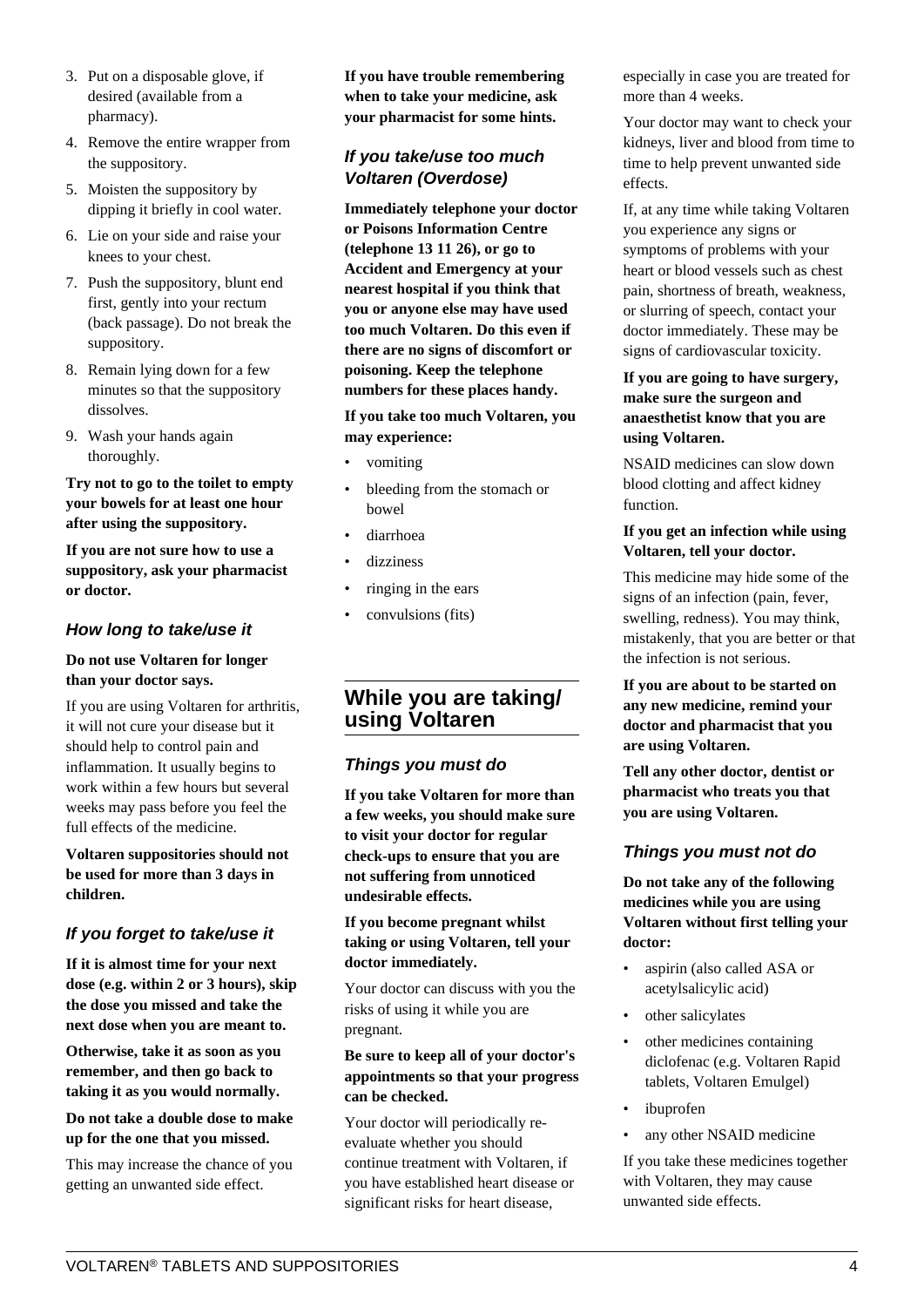#### **Do not stop any other forms of treatment for arthritis that your doctor has told you to follow.**

This medicine does not replace exercise or rest programs or the use of heat/cold treatments.

#### **Do not give this medicine to anyone else, even if their condition seems similar to yours.**

**Do not use it to treat any other complaints unless your doctor tells you to.**

# **Things to be careful of**

**Be careful driving, operating machinery or doing jobs that require you to be alert until you know how Voltaren affects you.**

This medicine may cause dizziness, drowsiness, spinning sensation (vertigo) or blurred vision in some people. If you have any of these symptoms, do not drive, use machines, or do anything else that could be dangerous.

#### **Elderly patients should take the minimum number of tablets or suppositories that provides relief of symptoms.**

Elderly patients, especially those with a low body weight, may be more sensitive to the effects of Voltaren than other adults.

# **Side effects**

#### **Tell your doctor or pharmacist as soon as possible if you do not feel well while you are using Voltaren.**

All medicines can have side effects. Sometimes they are serious, most of the time they are not. You may need medical treatment if you get some of the side effects.

**If you are over 65 years old, you should be especially careful while taking this medicine. Report any**

#### **side effects promptly to your doctor.**

As people grow older, they are more likely to get side effects from medicines.

**Do not be alarmed by these lists of possible side effects. You may not experience any of them.**

**Ask your doctor or pharmacist to answer any questions you may have.**

**Tell your doctor if you notice any of the following and they worry you:**

- stomach upset including nausea (feeling sick), vomiting, indigestion, cramps, loss of appetite, wind
- heartburn or pain behind or below the breastbone (possible symptoms of an ulcer in the tube that carries food from the throat to the stomach)
- stomach or abdominal pain
- constipation, diarrhoea
- sore mouth or tongue
- altered taste sensation
- headache
- dizziness, spinning sensation
- drowsiness, disorientation, forgetfulness
- feeling depressed, anxious or irritable
- strange or disturbing thoughts or moods
- shakiness, sleeplessness, nightmares
- tingling or numbness of the hands or feet
- feeling of fast or irregular heart beat
- unusual weight gain or swelling of arms, hands, feet, ankles or legs due to fluid build-up
- symptoms of sunburn (such as redness, itching, swelling, blistering of the lips, eyes, mouth, and/or skin) that happen more quickly than normal
- skin inflammation with flaking or peeling
- vision disorders\* (e.g. blurred or double vision)
- buzzing or ringing in the ears, difficulty hearing
- hypertension (high blood pressure)
- hair loss or thinning
- application site irritation, painful rectum or discomfort in the rectum (back passage) or worsening of haemorrhoids (piles) when using the suppositories

**NSAIDs, including diclofenac, may be associated with increased risk of gastro-intestinal anastomotic leak. Close medical surveillance and caution are recommended when using this medicine after gastrointestinal surgery.**

**\*If symptoms of vision disorders occur during treatment with Voltaren, contact your doctor as an eye examination may be considered to exclude other causes.**

**If any of the following signs appear, tell your doctor immediately or go to Accident and Emergency at your nearest hospital:**

- red or purple skin (possible signs of blood vessel inflammation)
- severe pain or tenderness in the stomach, vomiting blood or material that looks like coffee grounds, bleeding from the back passage, black sticky bowel motions (stools) or bloody diarrhoea (possible stomach problems)
- rash, skin rash with blisters, itching or hives on the skin; swelling of the face, lips, mouth, tongue, throat, or other part of the body which may cause difficulty to swallow, low blood pressure (hypotension), fainting, shortness of breath (possible allergic reaction)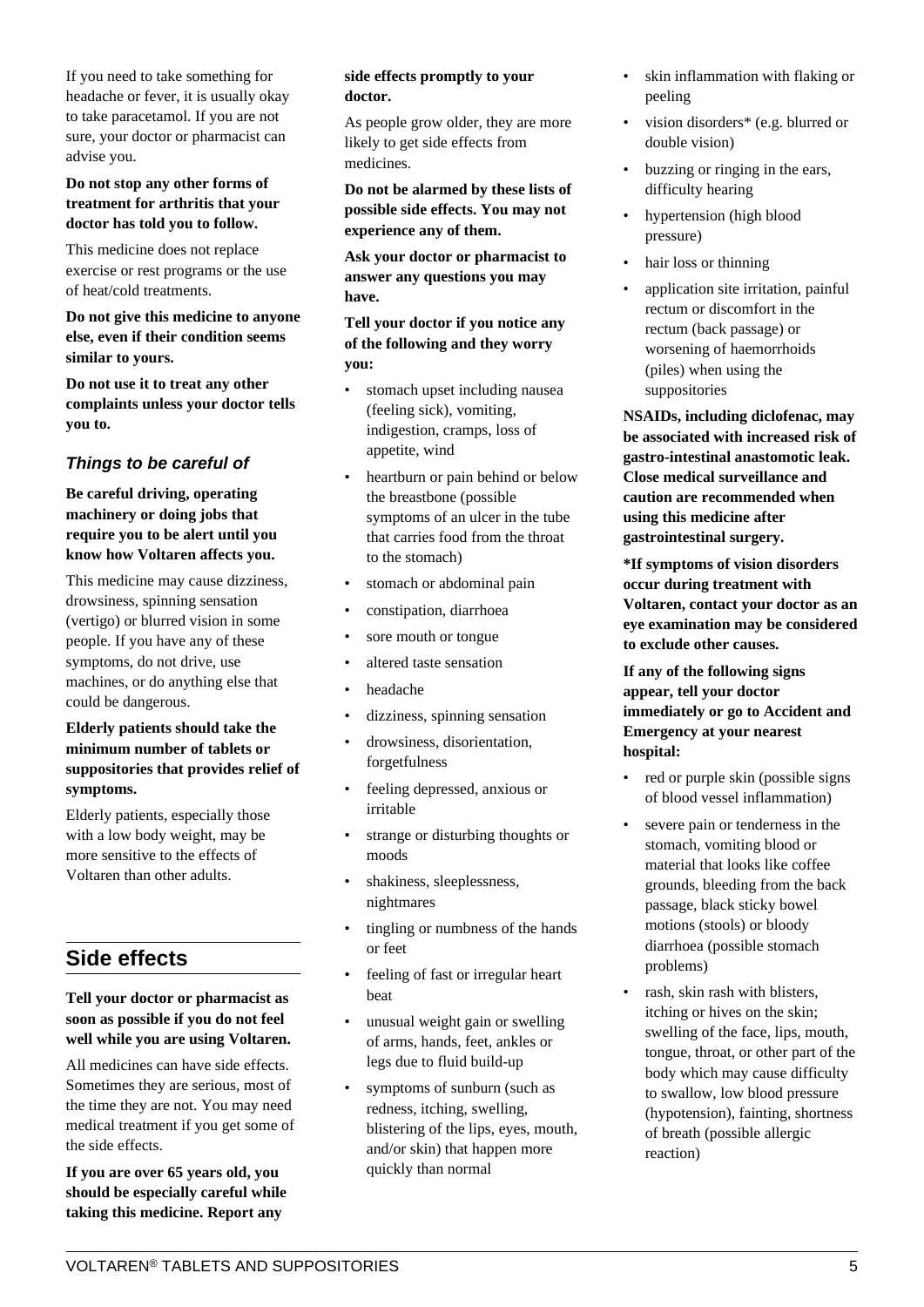- wheezing, troubled breathing, or feelings of tightness in the chest (signs of asthma)
- yellowing of the skin and/or eyes (signs of hepatitis/liver failure)
- persistent nausea, loss of appetite, unusual tiredness, vomiting, pain in the upper right abdomen, dark urine or pale bowel motions (possible liver problems)
- constant "flu-like" symptoms including chills, fever, sore throat, aching joints, swollen glands, tiredness or lack of energy, bleeding or bruising more easily than normal (possible blood problem)
- painful red areas, large blisters, peeling of layers of skin, bleeding in the lips, eyes, mouth, nose or genitals, which may be accompanied by fever and chills, aching muscles and feeling generally unwell (possible serious skin reaction)
- signs of a possible effect on the brain, such as sudden and severe headache, stiff neck (signs of viral meningitis), severe nausea, dizziness, numbness, difficulty in speaking, paralysis (signs of cerebral attack), convulsions (fits)
- change in the colour or amount of urine passed, frequent need to urinate, burning feeling when passing urine, blood or excess of protein in the urine (possible kidney disorders)
- sudden and oppressive chest pain (which may be a sign of myocardial infarction or a heart attack)
- breathlessness, difficulty breathing when lying down, swelling of the feet or legs (signs of cardiac failure)
- Coincidental occurrence of chest pain and allergic reactions (signs of Kounis syndrome)

#### **Tell your doctor if you notice anything else that is making you feel unwell.**

Some people may have other side effects not yet known or mentioned in this leaflet.

# **After using Voltaren**

#### **Storage**

- Keep your medicine in the original container until it is time to use it.
- Store it in a cool dry place.
- Do not store Voltaren or any other medicine in the bathroom or near a sink.
- Do not leave it in the car or on window sills.

#### **Keep the medicine where children cannot reach it.**

A locked cupboard at least one-anda-half metres above the ground is a good place to store medicines.

# **Disposal**

**If your doctor tells you to stop using Voltaren or the expiry date has passed, ask your pharmacist what to do with any medicine you have left over.**

# **Product description**

# **What it looks like**

#### **Voltaren tablets**

Voltaren 25mg tablets are round, yellow, coated tablets marked "CG" on one side and "BZ" on the other side; blisters of 50.

Voltaren 50mg tablets are round, pale brown, coated tablets marked "CG" on one side and "GT" on the other side; blisters of 50.

#### **Voltaren suppositories**

Voltaren suppositories are yellowishwhite, torpedo shaped suppositories. The 100mg strength is in packs of 20 and the lower strength suppositories are in packs of 10.

# **Ingredients**

#### **Voltaren tablets**

Contain 25mg or 50mg diclofenac sodium as the active ingredient in gastro-resistant tablets.

The tablets also contain:

- silica colloidal anhydrous
- microcrystalline cellulose (E460)
- **lactose**
- magnesium stearate (E572)
- maize starch
- povidone (E1201)
- hypromellose (E463)
- iron oxide yellow CI77492 (E172)
- iron oxide red CI77491 (50mg tablet only) (E172)
- titanium dioxide (E171)
- sodium starch glycolate
- purified talc (E553b)
- macrogol 8000
- PEG-40 hydrogenated castor oil
- acrylates copolymer

Voltaren tablets do not contain sucrose, gluten, tartrazine or any other azo dyes.

#### **Voltaren suppositories**

Contain either 12.5mg, 25mg, 50mg or 100mg diclofenac sodium as the active ingredient in a triglyceride base.

Voltaren suppositories do not contain lactose, sucrose, gluten, tartrazine or any other azo dyes.

# **Sponsor**

Voltaren is supplied in Australia by:

NOVARTIS Pharmaceuticals Australia Pty Limited ABN 18 004 244 160 54 Waterloo Road Macquarie Park NSW 2113 Telephone: 1800 671 203

 $^{\circledR}$  = Registered Trademark